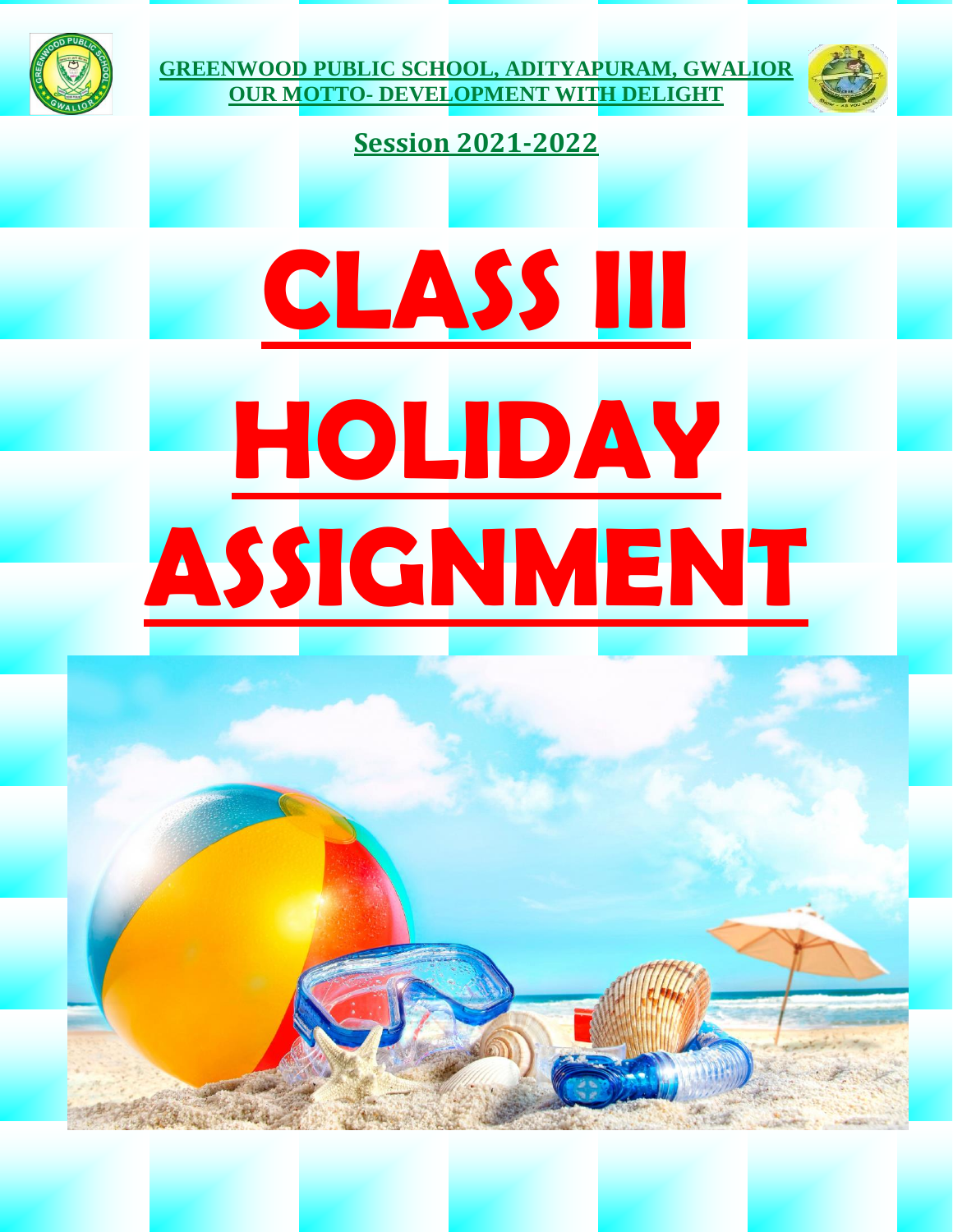- **1. Learn Ch 1 & Ch 2**
- **2. Do one page handwriting everyday in your revision notebook.**
- **3. Learn poem- The Letter A**
- **4. Learn paragraph- Importance of Games**

#### **Project**

 **Collect the information about any five cricket players. Depict the collected information in tabular form with pictures.**

1.ग्रीष्मकालीन अवकाश पर पाँच वाक्य लिखिए। 2.दस पर्यायवाची शब्द लिरिवए। 3.अपनी हिन्दी पाठय पुस्तक से दो कविताए याद करे। 4 प्रतिदिन एक पाठ पढ़े,और कठिन शब्दों को दो बार लिखे ।

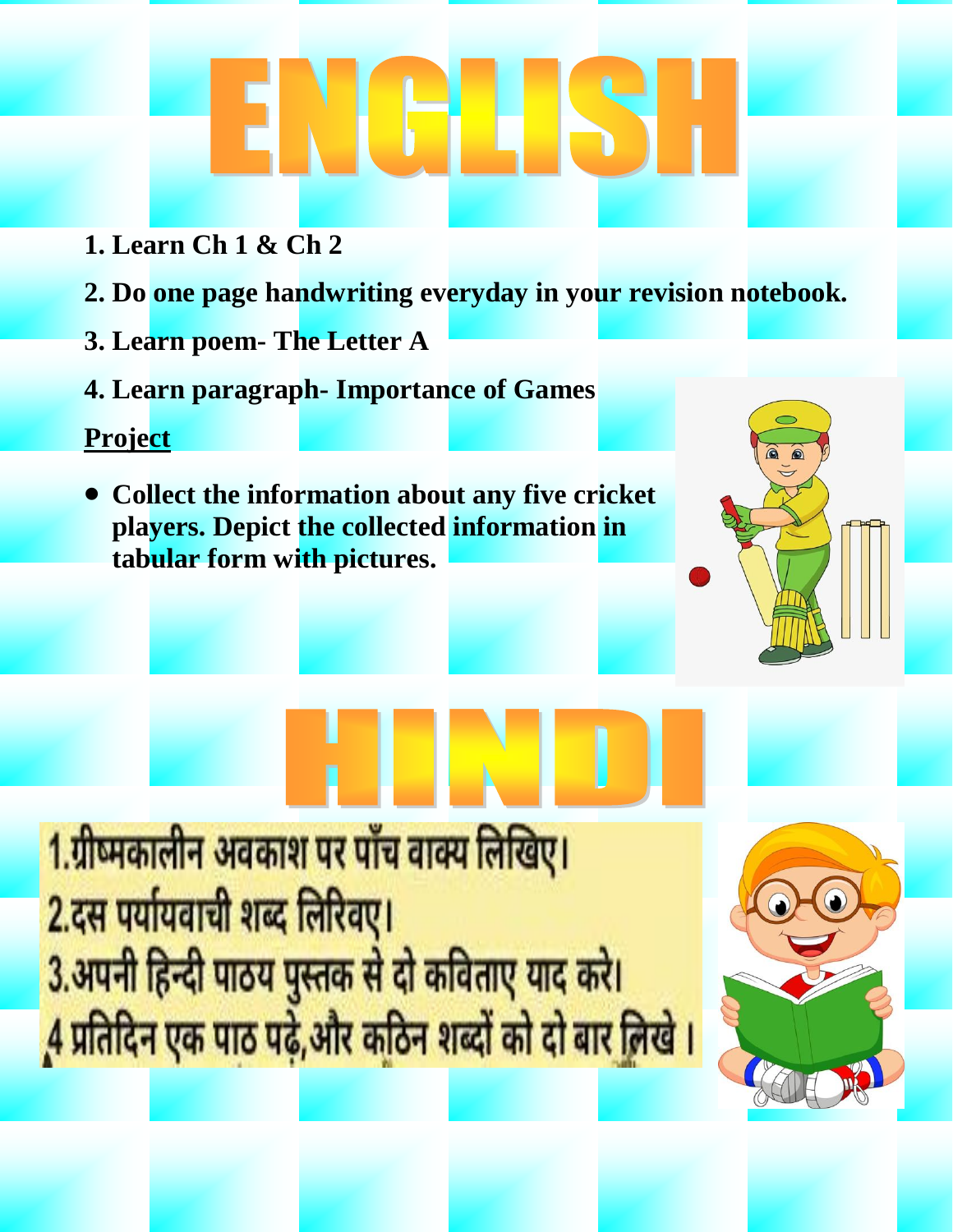## ATHEMATICS

- **1. Make a model of ABACUS (avoid using thermocol).**
- **2. Learn the tables 2-20 & write 3 times neatly in your notebook.**
- **3. Learn the number names.**
- **4. Do practice of Ch 1 & 2.**



- **Learn Ch-1 & Ch-2**
- **Paste the following pictures in the Scrap book.**
	- o **5 Sense organs**
	- o **5 Sources of water**
	- o **5 Means of transport**
	- o **5 Different types of leaves**
	- o **5 Domestic Animals**

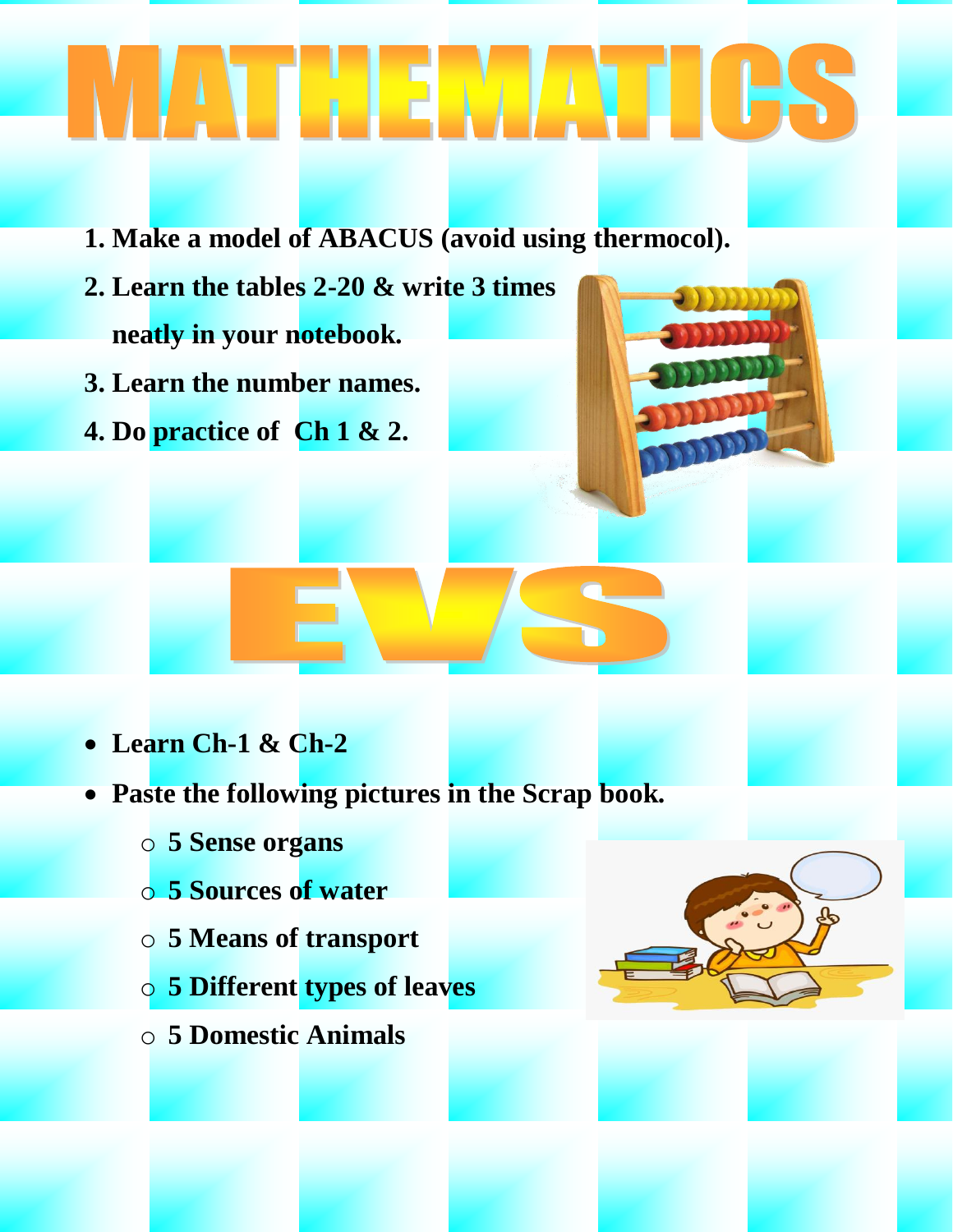### RTR e e

- **Make any decorative item using waste material.**
- **Make Creative designs using Thumb printing, Hand Printing, Block Printing, etc.**
- **Make Rangoli with leaves, flowers coloured pebbles.**



### **TA**

 **Play different roles eg. Teachers, Policeman, Doctor, Mother, etc. & learn 3-4 lines on their importance in our life.**

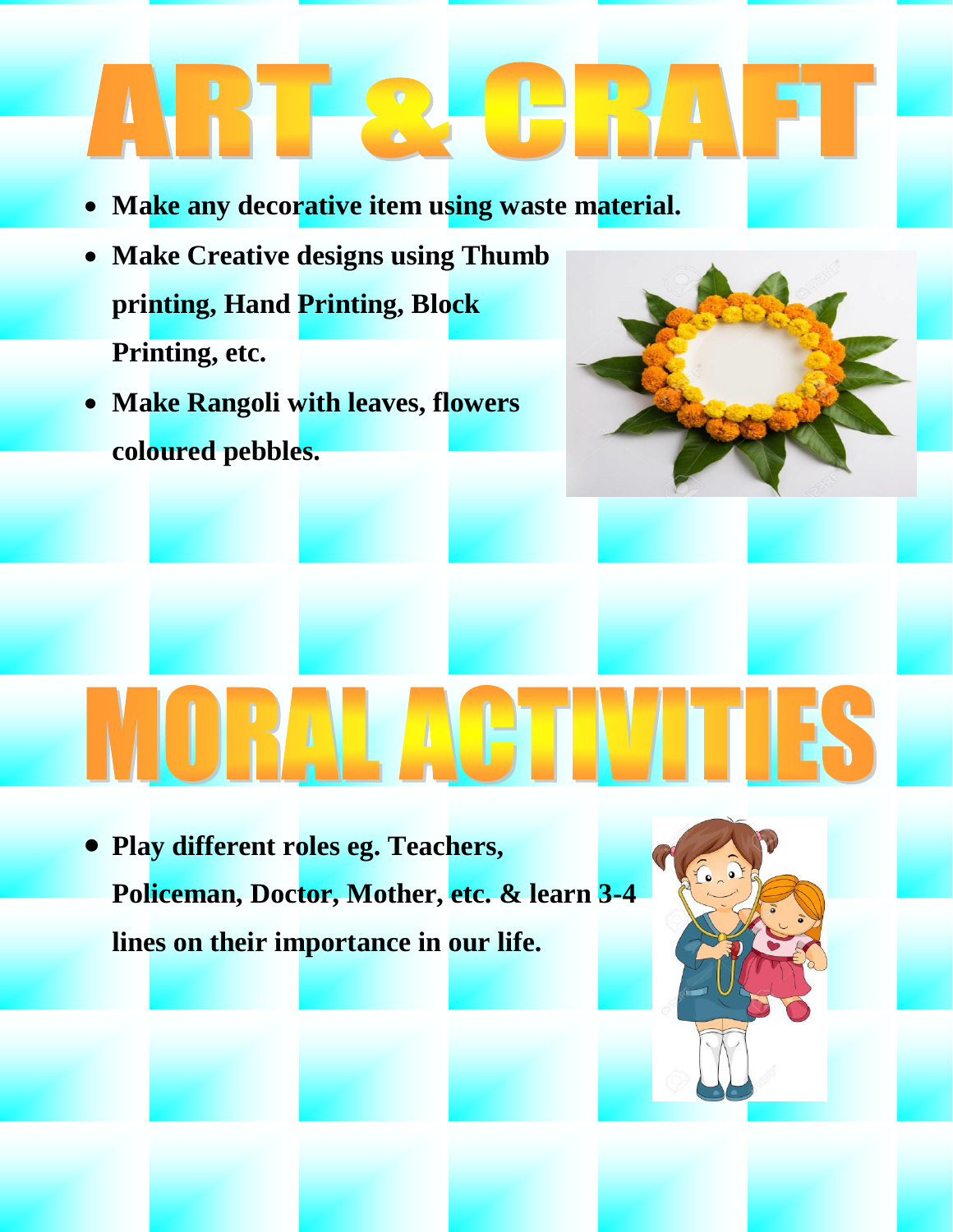## PHSCALENICATION

### *Keep Fit & Healthy*

- **Walk And Run**
- **Sit And Stand**
- **Stop And Walk**
- **Hop And Walk**
- **Bend And Roll**
- **Walk And Run/ Leap**   $\Box$
- **Walk And Jog**
- **Walk, Jog And Run**
- **Forward And Backward Running**